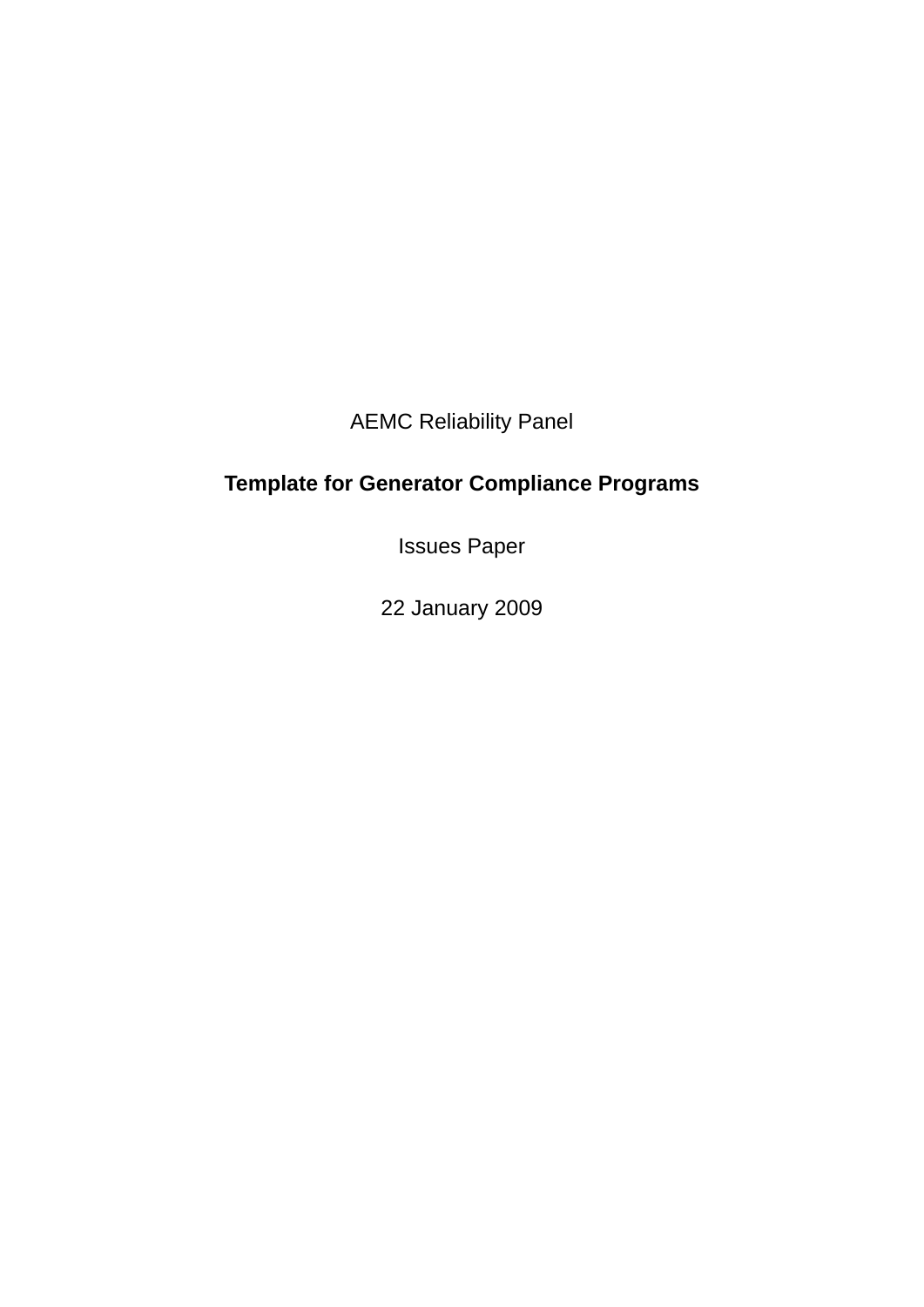### **Inquiries**

Ian Woodward Chairman of the Reliability Panel The Australian Energy Market Commission PO Box A2449 South Sydney NSW 1235

**E:** aemc@aemc.gov.au **T:** (02) 8296 7800 **F:** (02) 8296 7899

### **Citation**

AEMC Reliability Panel 2009, *Template for Generator Compliance Programs*, Issues Paper, 22 January 2009, Sydney

### **About the AEMC**

The Council of Australian Governments, through its Ministerial Council on Energy, established the Australian Energy Market Commission (AEMC) in July 2005 to be the Rule maker for national energy markets. The AEMC is currently responsible for Rules and policy advice covering the National Electricity Market. It is a statutory authority. Our key responsibilities are to consider Rule change proposals, conduct energy market reviews and provide policy advice to the Ministerial Council as requested, or on AEMC initiative.

### **About the AEMC Reliability Panel**

The Panel is a specialist body within the AEMC and comprises industry and consumer representatives. It is responsible for monitoring, reviewing and reporting on the safety, security and reliability of the national electricity system and advising the AEMC in respect of such matters. The Panel's responsibilities are specified in section 38 of the National Electricity Law (NEL).

#### **Disclaimer**

The views and recommendations set out in this document are those of the Reliability Panel and are not necessarily those of the Australian Energy Market Commission.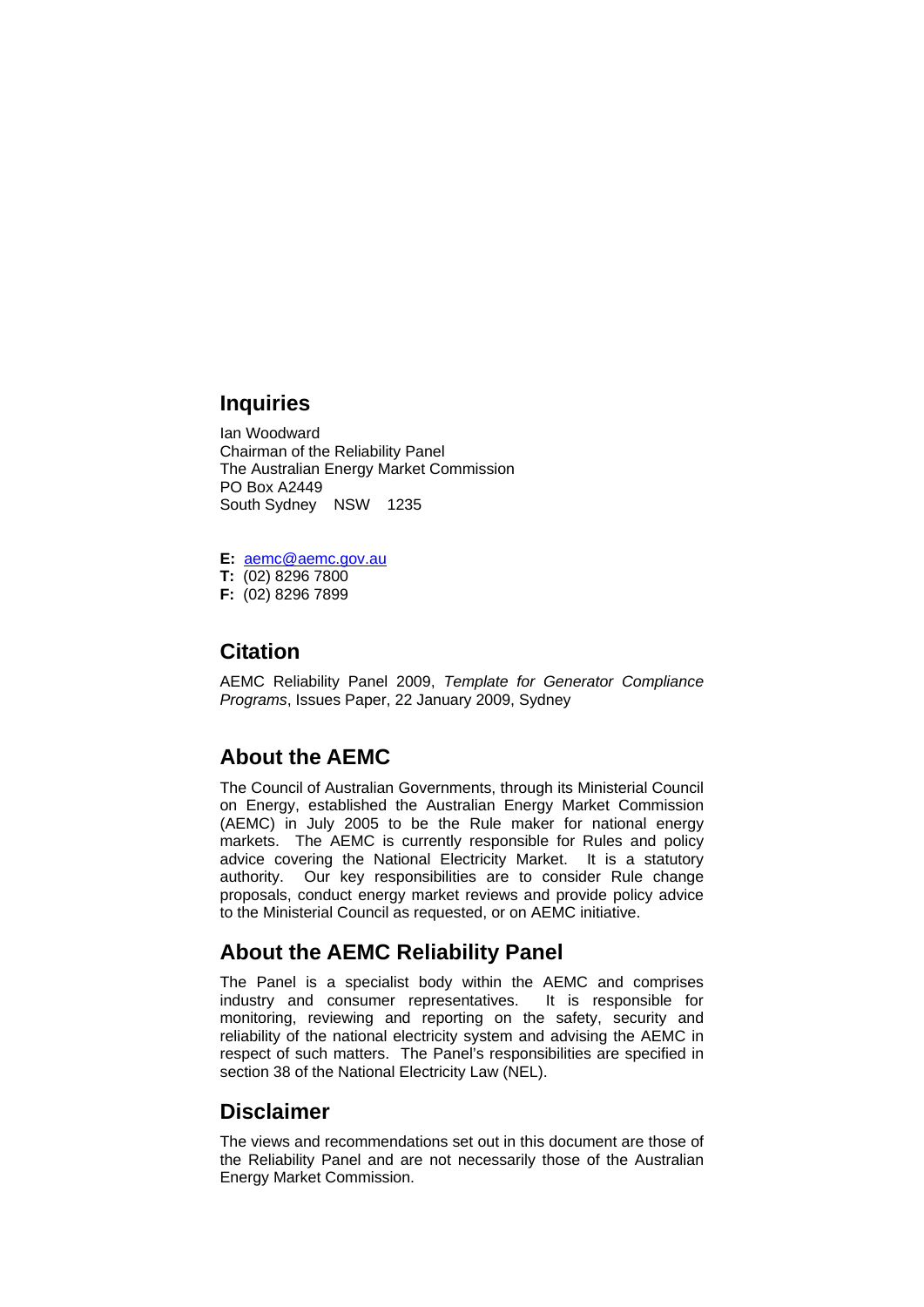# **Reliability Panel Members**

### **Chairman**

Ian C Woodward, Commissioner, Australian Energy Market Commission

### **Other AEMC Reliability Panel Members**

Gavin Dufty, Manager Policy and Research, St Vincent de Paul Society, Victoria Hugh Gleeson, Chief Executive Officer, United Energy Mark Grenning, Chief Advisor Energy, Rio Tinto Gordon Jardine, Chief Executive, Powerlink Tim O'Grady, Group Manager Wholesale Markets Development, Origin Energy Stephen Orr, Commercial Director, International Power Australia Brian Spalding, CEO, NEMMCO David Swift, Chief Executive, Electricity Supply Industry Planning Council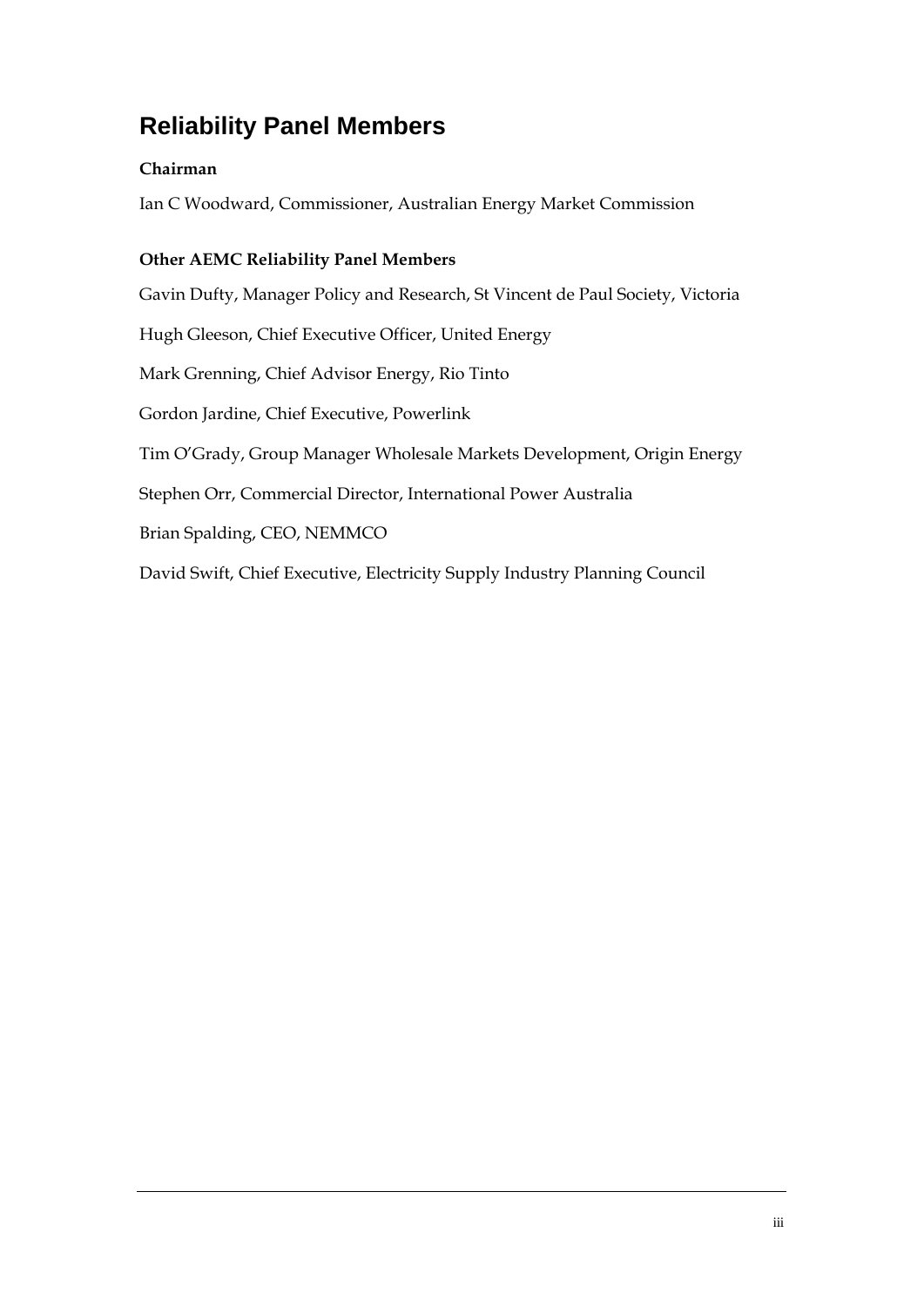## **Contents**

| 2.1 Why do we need the template for generator compliance programs?  5<br>2.2 What are the requirements for the template for compliance programs under the<br>2.3 What are the examples for the development of the template for generator |
|------------------------------------------------------------------------------------------------------------------------------------------------------------------------------------------------------------------------------------------|
|                                                                                                                                                                                                                                          |
|                                                                                                                                                                                                                                          |
| Appendix B: Examples of compliance guidelines and a template for generator                                                                                                                                                               |
| Appendix C: Example of a template for generator compliance programs from Roaring                                                                                                                                                         |
| Appendix D: Example of a template for generator compliance programs from NEMMCO 17                                                                                                                                                       |
|                                                                                                                                                                                                                                          |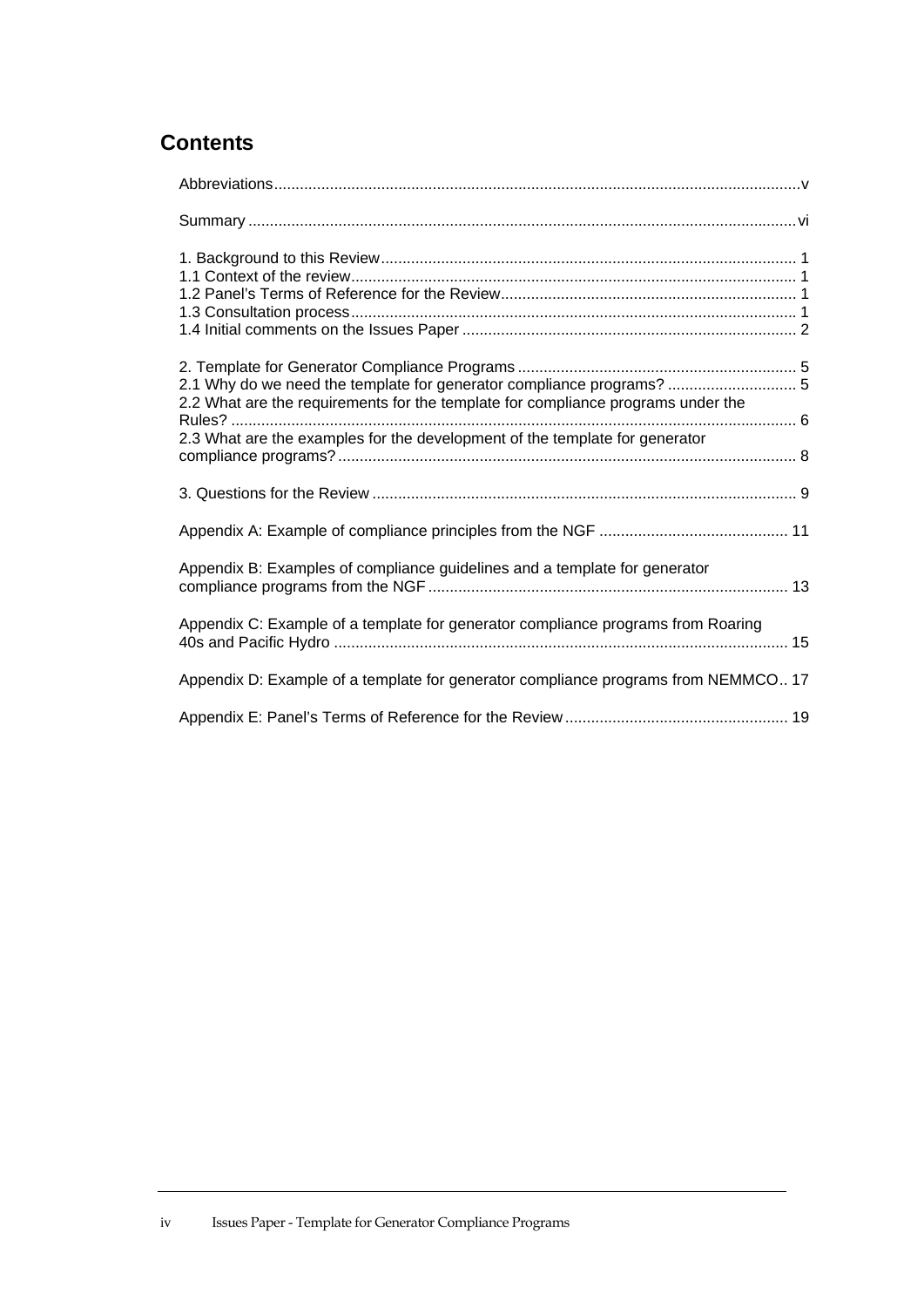# **Abbreviations**

| <b>AEMC</b>   | <b>Australian Energy Market Commission</b>     |
|---------------|------------------------------------------------|
| AER           | <b>Australian Energy Regulator</b>             |
| <b>NEL</b>    | National Electricity Law                       |
| <b>NEM</b>    | <b>National Electricity Market</b>             |
| <b>NEMMCO</b> | National Electricity Market Management Company |
| <b>NGF</b>    | National Generators Forum                      |
| <b>NSP</b>    | Network Service Provider                       |
| Panel         | <b>Reliability Panel</b>                       |
| Rules         | <b>National Electricity Rules</b>              |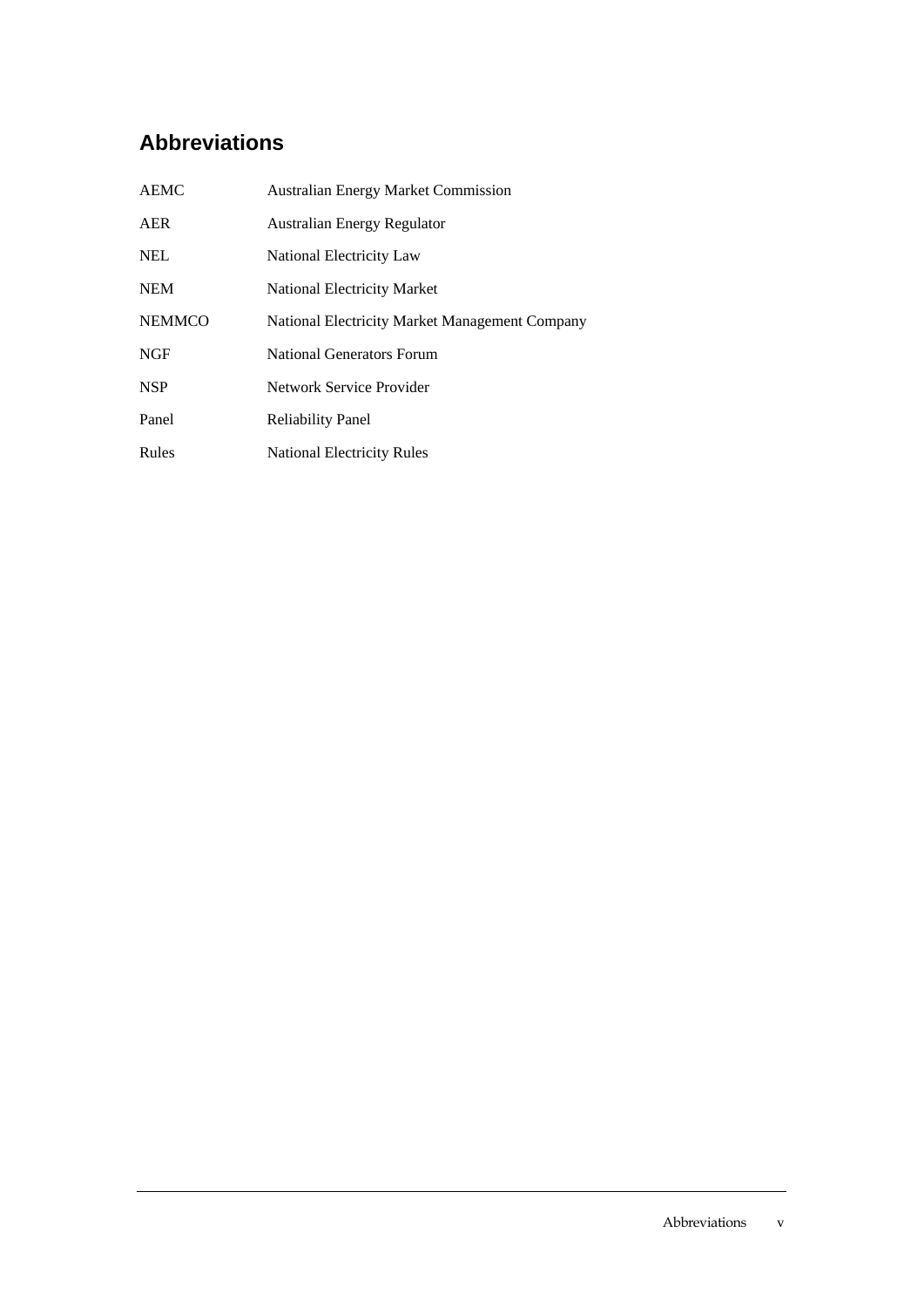### **Summary**

Compliance with technical standards is crucial to ensuring power system security in the NEM. Ensuring high levels of compliance with effective standards is fundamental to the safe and reliable operation of the power system within the power system's technical envelope. If this were not the case, the risk of a major power system incident would materially increase.1

The October 2008 Rule change (Performance Standard Compliance of Generators)2 included requirements for the Reliability Panel (Panel) to develop a template for generator compliance programs based on a public consultation process. The template seeks to define "good electricity industry practice" for the purposes of the Rules, and hence provides certainty for generators as to what is required of their compliance programs. Generators must develop and maintain compliance programs in line with the template. The template must be regularly reviewed by the Panel in order to provide a continual improvement focus.

This Issues Paper represents the first stage in the Panel's review to develop the template for generator compliance programs.

The objectives of this review are to:

 $\overline{a}$ 

- determine compliance principles for the template for generator compliance programs, having regard for the Rules requirements already established;
- establish the scope, content, and format of the template for generator compliance programs; and
- propose processes for implementing the template for generator compliance programs.

The Rules provide that as part of the public consultation process under clause 8.8.3 of the Rules, NSPs will be involved in the development of the template for generator compliance programs. They also provide an ongoing role for the Panel including an obligation to review the template every three years or as the AEMC directs.

The Panel is publishing this Issues Paper for initial comments in accordance with clause 8.8.3. The Panel is seeking views on the issues that should be addressed in this review. For example, the Panel recognises that the review needs to address the relationship between objectives of the template for generator compliance programs, as set out in the Rules, and the scope, content, and format of the template.

<sup>1</sup> Final Report of the AEMC Review of Enforcement of and Compliance with Technical Standards (dated 1 September 2006), p.4.

<sup>2</sup> National Electricity Amendment (Performance Standard Compliance of Generators) Rule 2008 No. 10.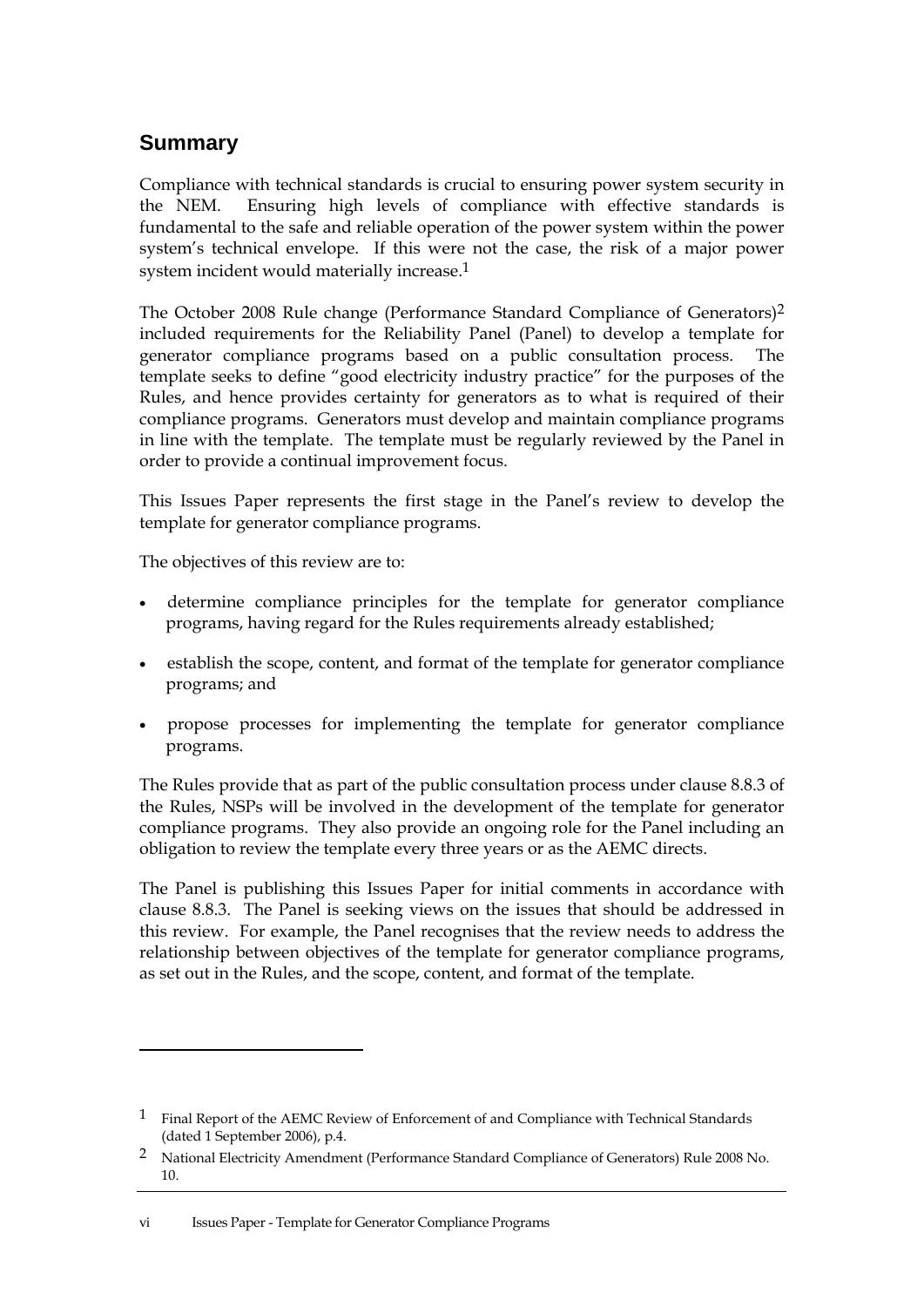The original Rule change was proposed by the National Generators Forum (NGF) in February 2008. Examples for developing the template of generator compliance programs have been provided from the NGF, Roaring 40s and Pacific Hydro, and NEMMCO. These examples are not endorsed by the Panel. They are included in appendices A, B, C and D of this Issues Paper because they are examples which may assist stakeholders in providing comments. In particular, the Panel is seeking stakeholder views on the following issues:

- are there benefits in adopting a set of compliance principles and what are these benefits in terms of meeting the Rules requirements for the template for generator compliance programs?
	- if so, are the examples of compliance principles in Appendix A appropriate?
- are there benefits in adopting compliance program categories and, if so, what are these benefits in terms of meeting the requirements in the Rules for the template for generator compliance programs?
- is it necessary to draft guidelines for template for generator compliance programs and, if so, are the example guidelines in Appendix B appropriate?
- what should be covered in the scope of the template for generator compliance programs, how should it be structured and what should it contain?
- how prescriptive should the template for generator compliance programs be for each performance standard e.g. should test methodologies be included?
	- how should the variation in individual performance standards and versions of the Rules be handled?
	- whether the examples for developing the template for generator compliance programs in appendices A, B, C and D are appropriate to be incorporated into the Panel's template or what modifications should be considered?
- how can it be ensured that the template for generator compliance programs meets "good electricity industry practice" that would provide certainty for Generators as to what is required of their compliance programs? Stakeholders are invited to submit examples of existing compliance programs they consider would be appropriate in determining a best practice solution in formulating a template for generator compliance programs.
- having regard to the current processes for implementing the template for generator compliance programs already set in the Rules, what other implementation and transition issues may need to be addressed and how would these be put into effect?
- are there any other matters that should be considered important?

The Panel will release a Draft Report incorporating comments to the Issues Paper and draft template for generator compliance programs for consultation on 17 April 2009.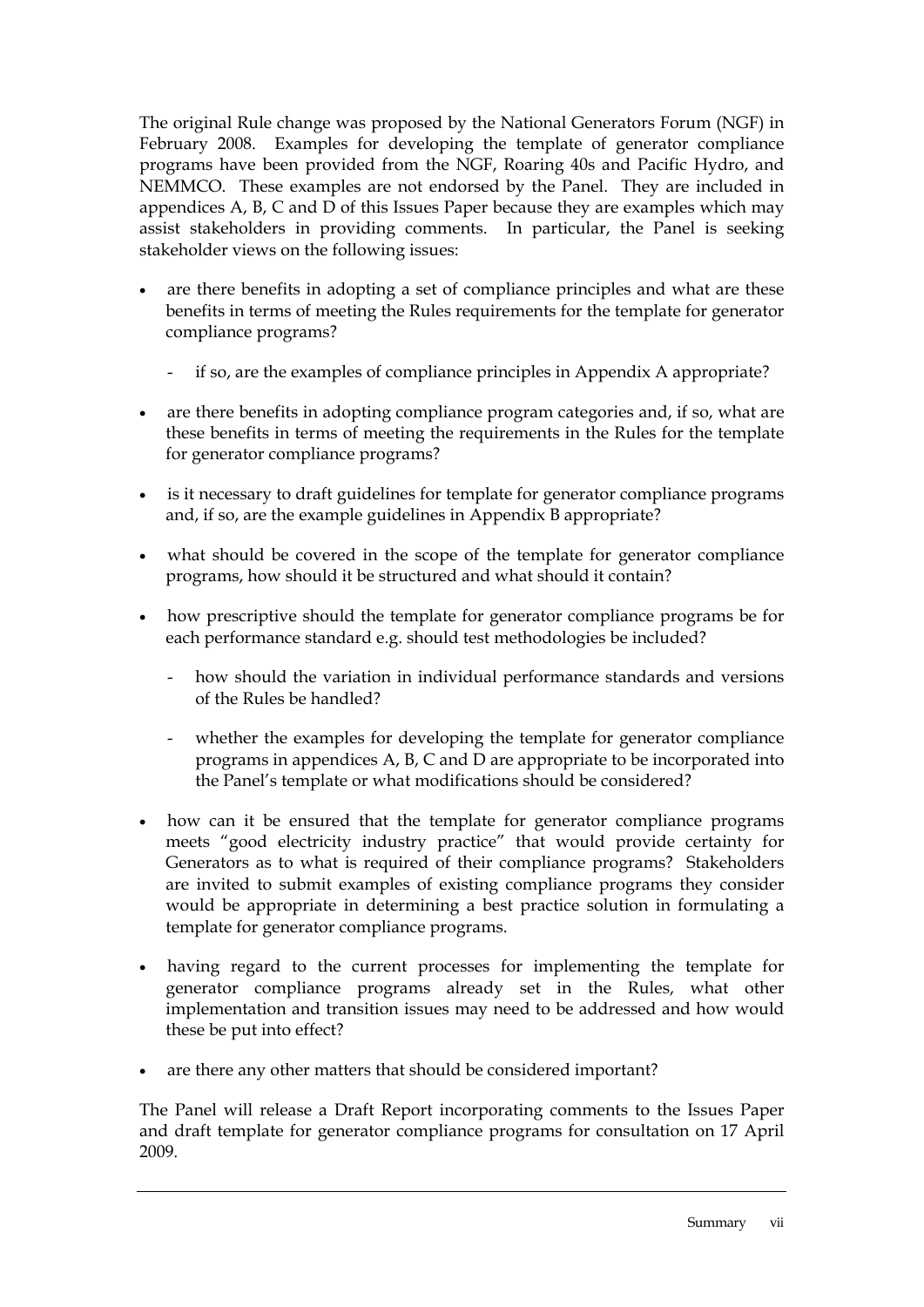The Panel will also hold a meeting open to all Registered Participants on its draft template for generator compliance programs. This meeting will be held at the office of the AEMC on 12 June 2009 from 10.00 am to 12.00 pm.

The Panel will submit the Final Report and template for generator compliance programs to the AEMC on 23 July 2009 for publication.

Interested stakeholders are invited to provide initial comments on the Issues Paper. Comments should be received by 5 pm on 6 March 2009. Comments must cite the project reference code: "REL0032". Comments may be sent electronically to submissions@aemc.gov.au or by mail to:

 Australian Energy Market Commission PO Box A2449 Sydney South NSW 1235

or by Fax: (02) 8296 7899.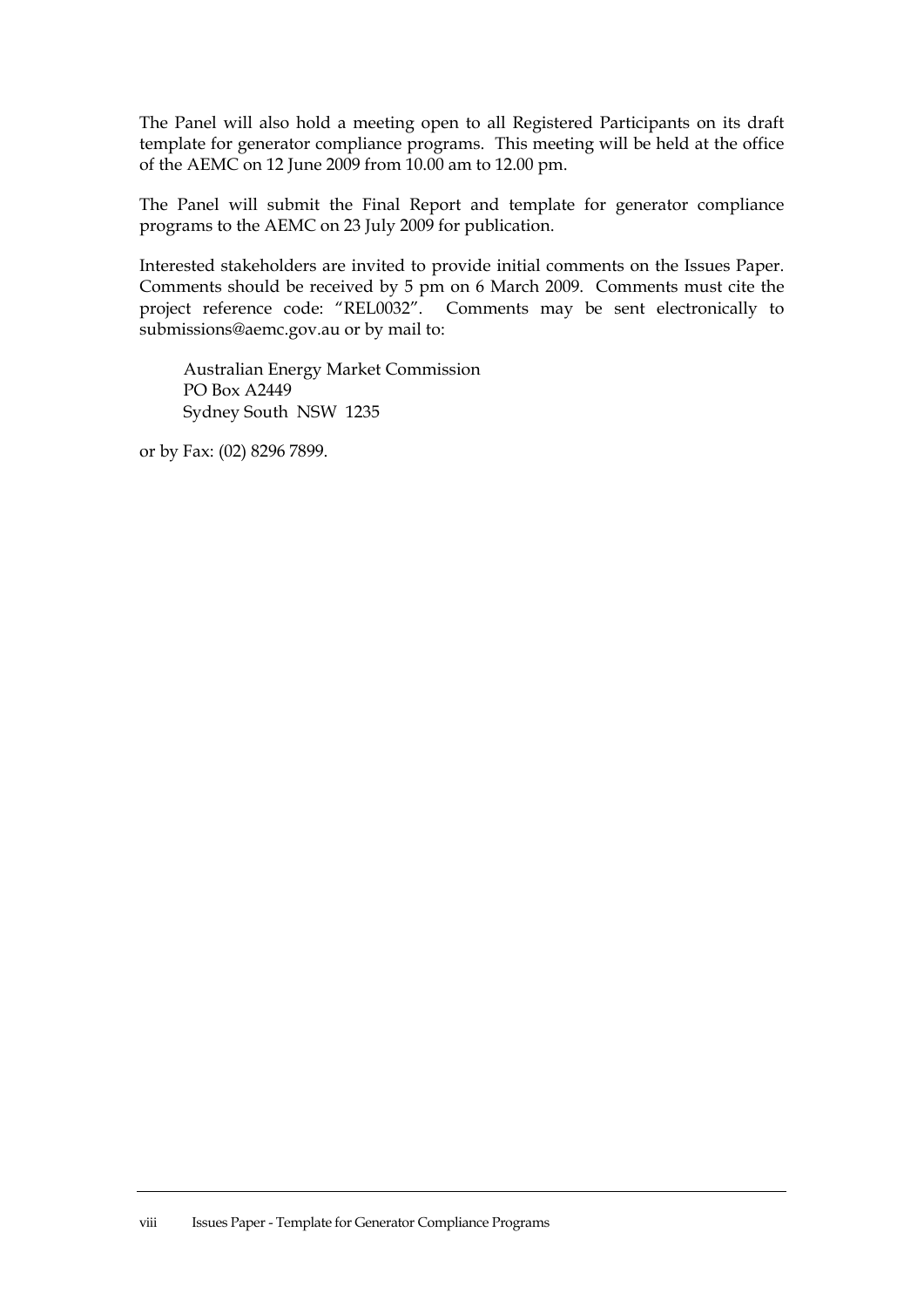## **1. Background to this Review**

### **1.1 Context of the review**

On 23 October 2008, the Australian Energy Market Commission (AEMC) published a notice under sections 102 and 103 of the National Electricity Law (NEL) of the making of the National Electricity Amendment (Performance Standard Compliance of Generators) Rule 2008 No. 10 and associated Rule determination. The Rule commenced operation on 23 October 2008.

The AEMC considered that the Rule change would promote efficient operation and use of electricity services and reliability, safety and security of the NEM through a range of measures including the establishment of a framework where the processes and accountabilities for maintaining generator compliance are clearly defined.

An outcome from that Rule change is that, as part of the framework of compliance programs, the Reliability Panel (Panel) will develop the template for generator compliance programs based on a public consultation process and review this template within a defined time period in accordance with clause 8.8.3 of the National Electricity Rules (Rules) every three years or as the AEMC directs. Following such a review in accordance with clause 8.8.3(ba), the Panel may amend the template in accordance with its report to the AEMC submitted under clause 8.8.3(j).

At the second round of consultation of the Rule change process, the Panel indicated that it supported the AEMC's conclusions. It also foreshadowed that the period of time for the Panel to develop the initial template for generator compliance programs would be approximately nine months after the date that the final Rule was approved.

### **1.2 Panel's Terms of Reference for the Review**

Clause  $8.8.1(a)(2b)$  of the Rules requires the Panel to determine and publish the template for generator compliance programs and clause 8.8.3(a)(6) of the Rules requires the Panel to conduct the review to develop the template.

The AEMC has requested the Panel to undertake the review to develop the template for generator compliance programs in accordance with section 38 of the NEL, clause 8.8.3(c) of the Rules and the national electricity objective.

To this end, in November 2008, the AEMC approved the Terms of Reference for the Panel's review to develop the template for generator compliance programs. The Terms of Reference are contained in Appendix E.

### **1.3 Consultation process**

This review is likely to have important implications for National Electricity Market (NEM) stakeholders, including Generators, network service providers (NSPs) and NEMMCO. Consistent with its philosophy of engaging with those parties, the Panel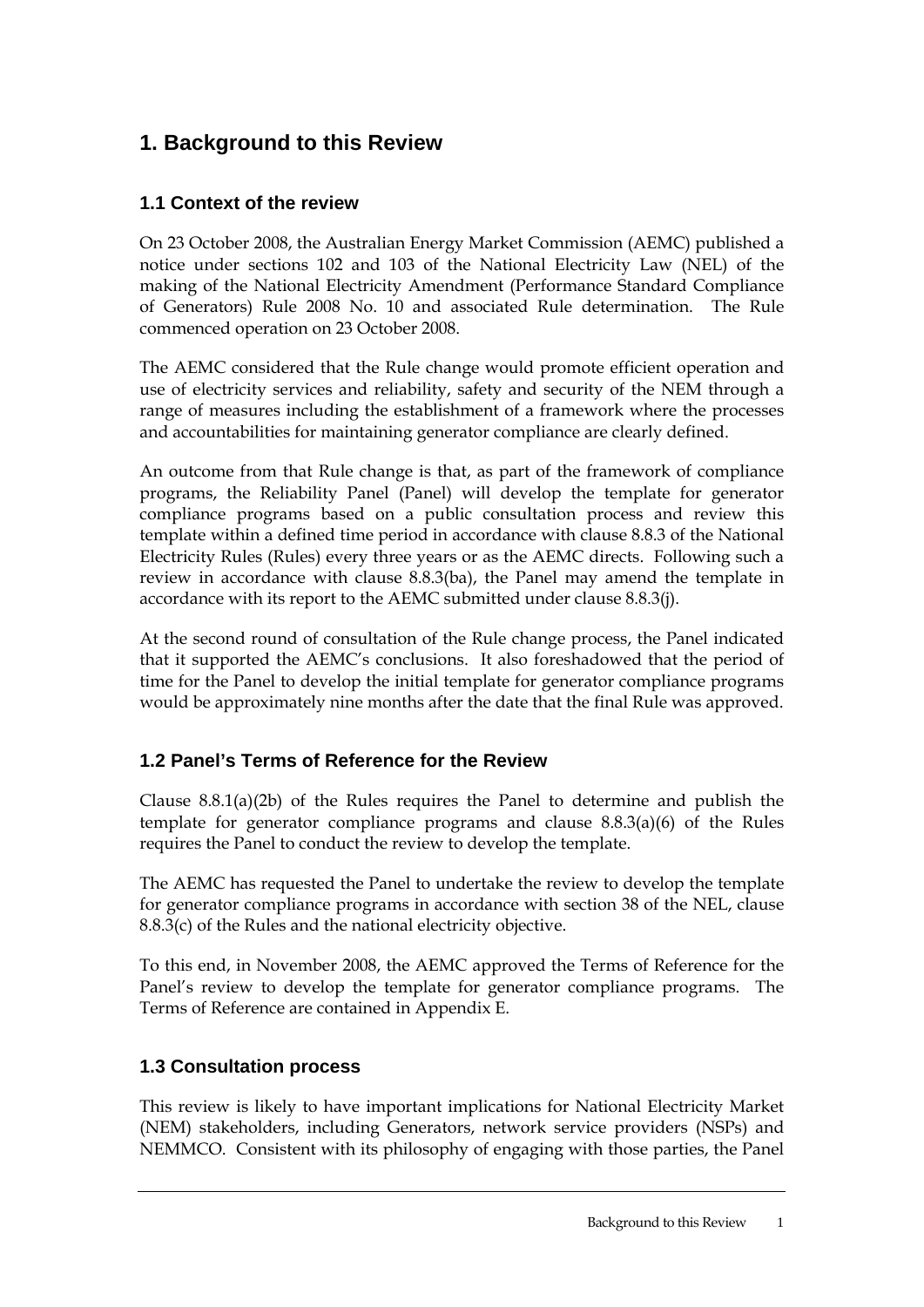plans to involve stakeholders by seeking initial comments, submissions and holding meetings during this review and on each of its draft decisions.

The Terms of Reference from the AEMC require the Panel to deliver its Final Report by July 2009.

The following key dates outline the intended consultation process leading up to the delivery of the Panel's Final Report to the AEMC on its template for generator compliance programs.

| Date            | <b>Milestone</b>                     |
|-----------------|--------------------------------------|
| 22 January 2009 | Publish Issues Paper                 |
| 6 March 2009    | Close of submissions on Issues Paper |
| 17 April 2009   | Publish Draft Report                 |
| 29 May 2009     | Close of submissions on Draft Report |
| 12 June 2009    | <b>Public Meeting</b>                |
| 23 July 2009    | Submit Final Report to AEMC          |
| 31 July 2009    | <b>Publish Final Report</b>          |

#### **1.4 Initial comments on the Issues Paper**

The Panel invites initial comments from interested parties in response to the Issues Paper by 5pm (Australian Eastern Standard Time) on 6 March 2009. Submissions may be sent electronically or by mail in accordance with the following requirements.

#### **1.4.1 Lodging a submission electronically**

Comments must be sent by email to submissions@aemc.gov.au. The email must cite the project reference code: "REL0032". The submission must be on letterhead (if submitted on behalf of an organisation), signed and dated. The submission must be in PDF format, and must also be forwarded to the Panel via ordinary mail.

Upon receipt of the electronic version of the submission, the Panel will issue a confirmation email. If this confirmation email is not received within 3 business days, it is the submitter's responsibility to ensure successful delivery of the submission has occurred.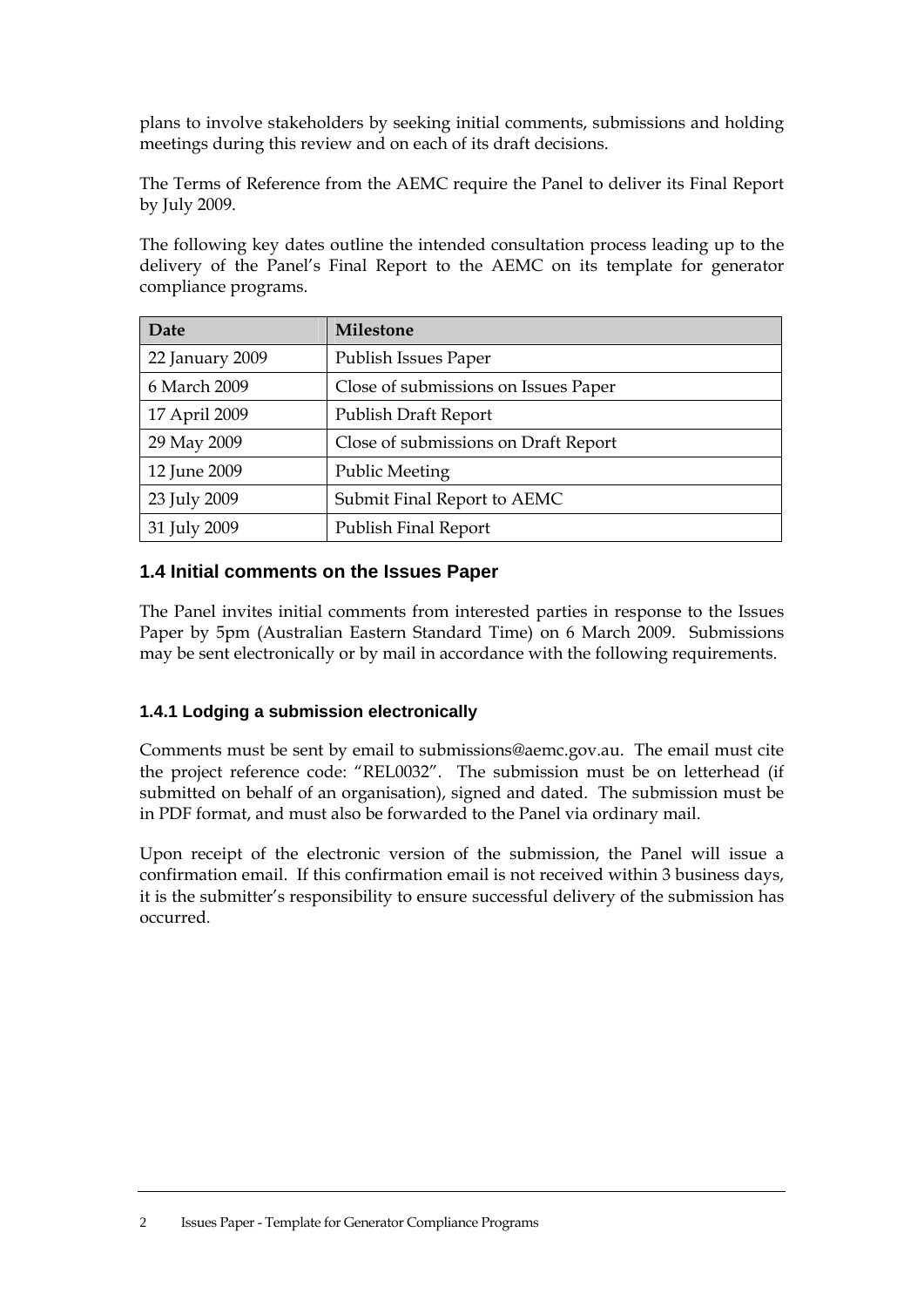#### **1.4.2 Lodging a submission by mail**

The submission must be on letterhead (if an organisation), signed and dated by the respondent. The submission should be sent by mail to:

The Reliability Panel Australian Energy Market Commission PO Box A2449 Sydney South NSW 1235

or by Fax: (02) 8296 7899.

The envelope must be clearly marked with the project reference code: "REL0032".

Except in circumstances where the submission has been submitted electronically, upon receipt of the hardcopy submission the Panel will issue a confirmation letter. If this confirmation letter is not received within 3 business days, it is the submitter's responsibility to ensure successful delivery of the submission has occurred.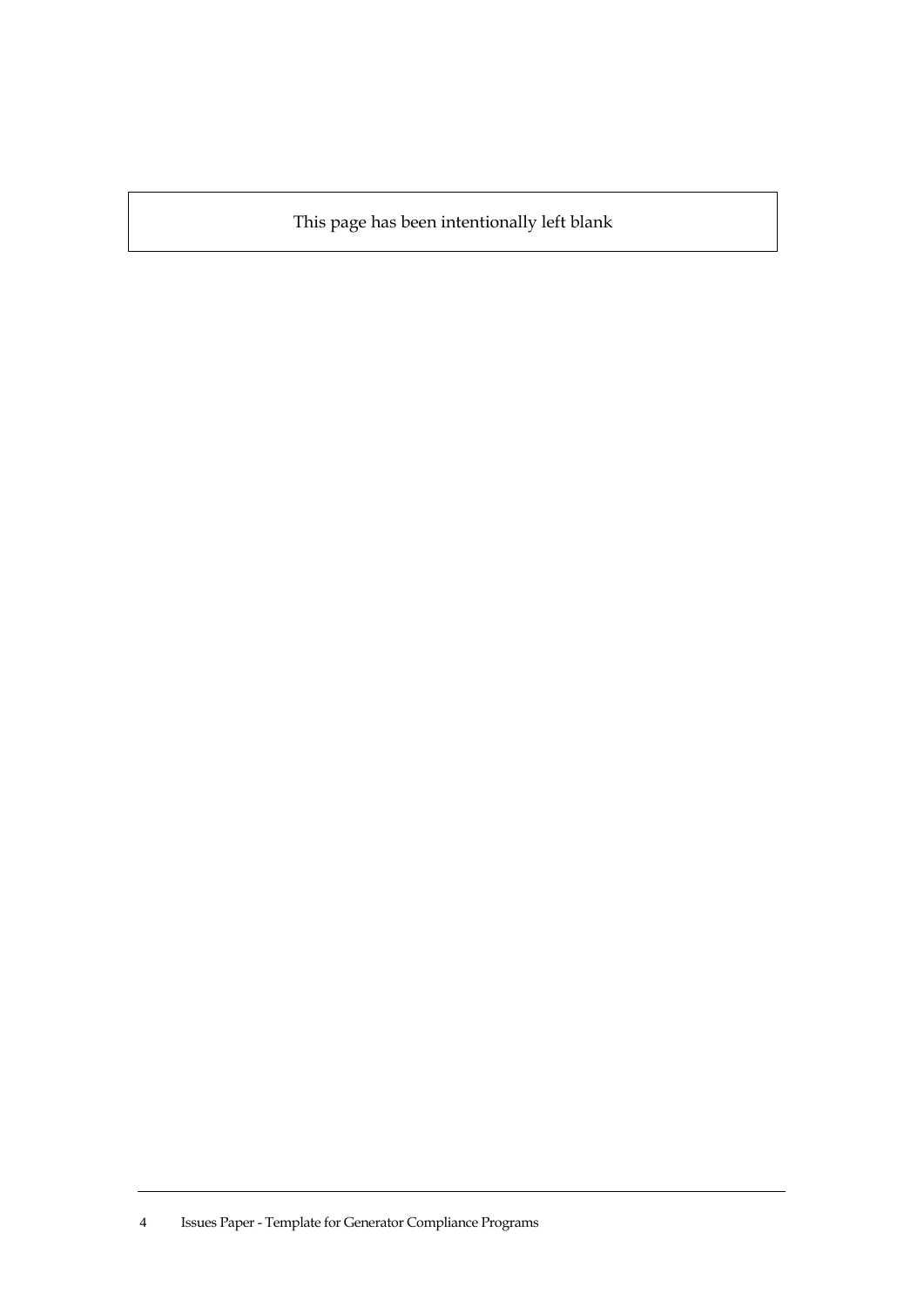### **2. Template for Generator Compliance Programs**

### **2.1 Why do we need the template for generator compliance programs?**

In its 2006 review of enforcement of and compliance with technical standards, the AEMC considered that the process of establishing compliance programs for Generators was flawed.<sup>3</sup> It considered that the Rules were silent on how a compliance agreement should be established if a Generator could not agree with the relevant NSP and NEMMCO on the requirements for a compliance program.4 The Rules also provided little guidance on the factors that should be taken into account in agreeing to a compliance program.<sup>5</sup> It considered that there were flaws in the negotiate-agree model for compliance programs under the Rules for Generators. The AEMC made a number of recommendations including the development of guidelines (i.e. the template for generator compliance programs) in its 2006 review. It considered the guidelines would allow greater clarity on the form that a compliance program might take and clarity on what would be required to demonstrate compliance.

In its Rule change proposal in February 2008, the National Generators Forum (NGF) proposed (and modified in some cases) the implementation of some of the recommendations from the AEMC's 2006 review. It considered that the template would effectively define "good industry practice" for the purposes of the Rules, allow for improvement in compliance plans based on market experience, allow the AER to audit compliance with the Rules in advance of incidents, and require Generators to develop and maintain compliance programs using the template.

In October 2008, the AEMC decided in its final Rule determination of the NGF Rule change proposal that the Panel will develop the template for generator compliance programs based on a public consultation process and review this template within a defined time period in accordance with clause 8.8.3 of the Rules every three years or as the AEMC directs. Following such a review in accordance with clause 8.8.3(ba), the Panel may amend the template in accordance with its report to the AEMC submitted under clause 8.8.3(j).

For the framework of compliance programs to function effectively, it was anticipated by the AEMC that:

• Registered Participants (Generators) will institute and maintain generator compliance programs based on the template;

 $\overline{a}$ 

<sup>3</sup> Final Report of the AEMC Review of Enforcement of and Compliance with Technical Standards (dated 1 September 2006), p.43.

<sup>4</sup> Final Report of the AEMC Review of Enforcement of and Compliance with Technical Standards (dated 1 September 2006), p.43.

<sup>5</sup> Final Report of the AEMC Review of Enforcement of and Compliance with Technical Standards (dated 1 September 2006), p.43.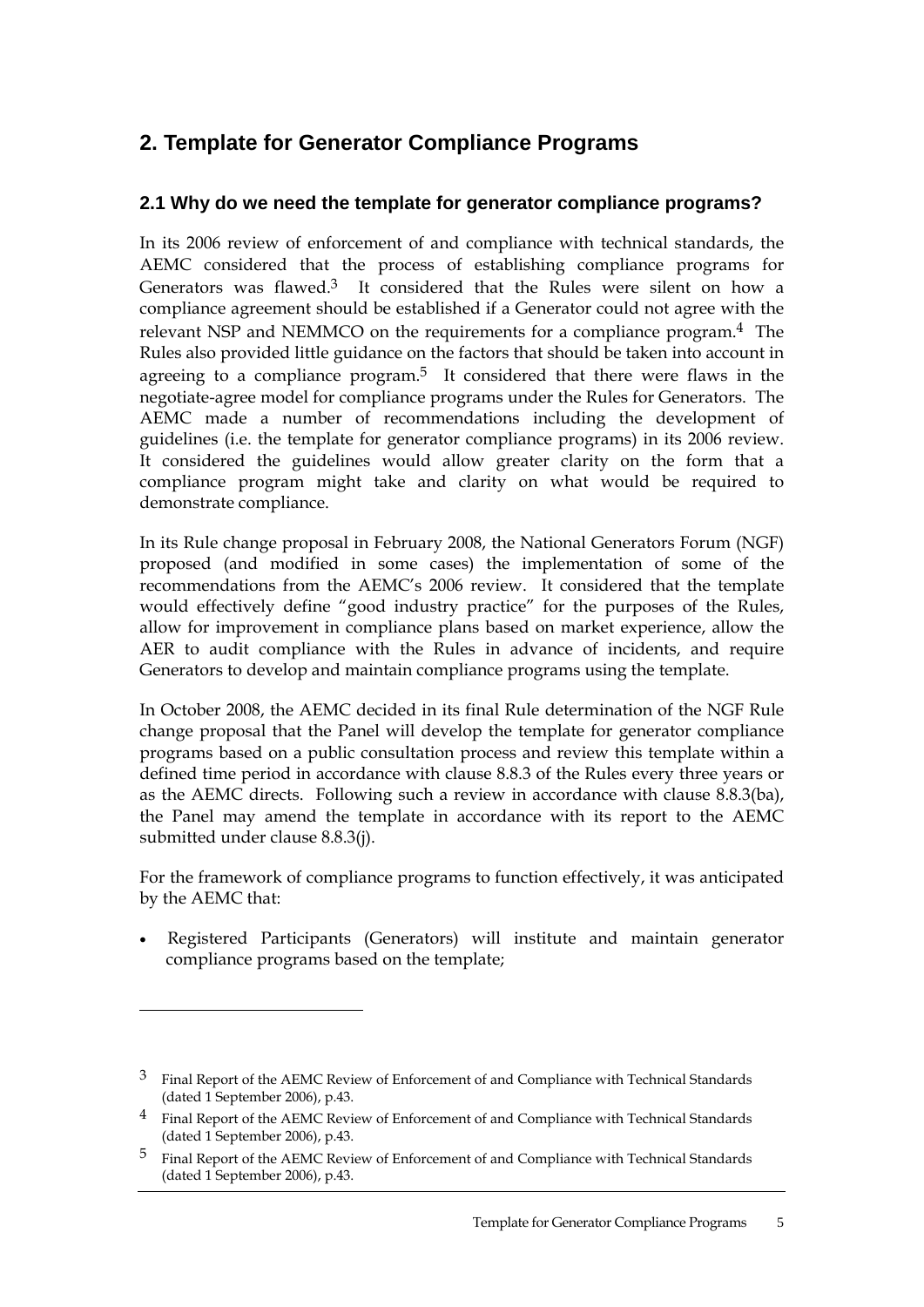- the AER will regularly conduct spot audits of selected Generators' compliance programs as part of its compliance monitoring activities; and
- Generators will engage with external auditors to independently audit their compliance programs to determine whether they are required to amend their compliance programs and amend if required.

According to the transitional provisions under Rule 11.23:

- Registered Participants, which implemented compliance programs immediately after the commencement of the Rule change, must institute and maintain a compliance program set out in Rule 4.15(b) three months after the date that the Panel publishes its initial template for generator compliance programs under clause 8.8.3 or until a date that the Panel determines;
- Registered Participants, which implemented compliance programs immediately prior to the commencement of the Rule change (i.e. under the Old Clause  $5.7.3(b)^6$ ), must maintain compliance with those programs until three months after the date that the Panel publishes its initial template under clause 8.8.3 of the Rules or until a date that the Panel determines; and
- Registered Participants, which have not implemented compliance programs under the Old Clause 5.7.3(b) must implement and maintain compliance programs under the Old Clause 5.7.3(b) until three months after the date that the Panel publishes its initial template under clause 8.8.3 of the Rules or until a date that the Panel determines.

#### **2.2 What are the requirements for the template for compliance programs under the Rules?**

Under Rule 4.15(ca), the template for generator compliance programs must:

(1) cover all performance standards; and

 $\overline{a}$ 

(2) define suitable testing and monitoring regimes for each performance standard so that a Registered Participant can select a regime that complies with the obligations set out in rules 4.15(a), 4.15(b) and 4.15(c) for their particular plant.

Rule 4.15(a) requires that a Registered Participant must:

- (1) ensure that its plant meets or exceeds the performance standard applicable to its plant; and
- (2) ensure that its plant is not likely to cause a material adverse effect on power system security through its failure to comply with a performance standard; and

#### 6 Issues Paper - Template for Generator Compliance Programs

<sup>&</sup>lt;sup>6</sup> Old Clause 5.7.3(b) means the clause 5.7.3(b) in the version of the Rules that was in force immediately prior to the commencement of the National Electricity Amendment (Performance Standards Compliance of Generators) Rule 2008.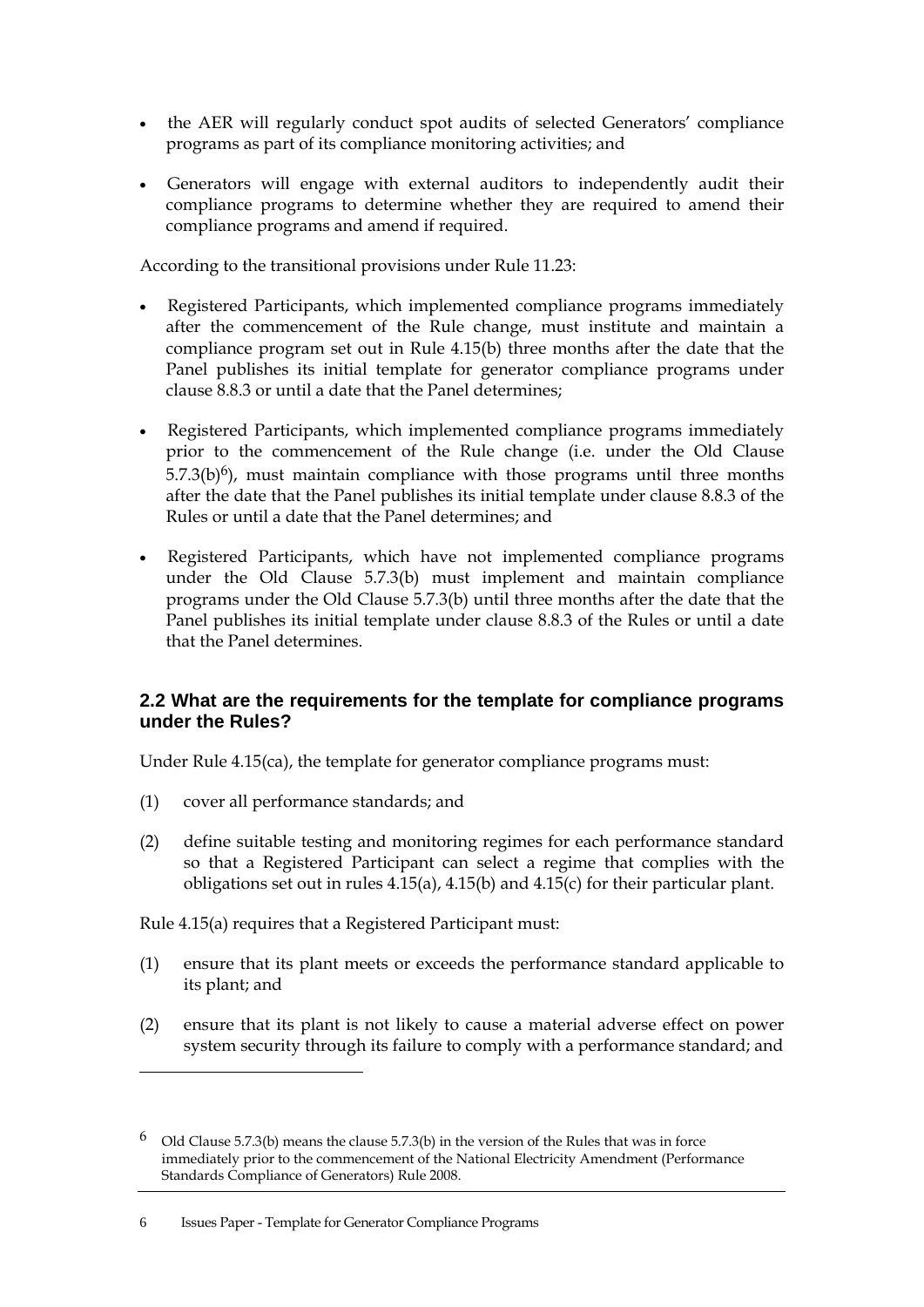- (3) immediately ensure that its plant ceases to be likely to cause a material adverse effect on power system security through its failure to comply with a performance standard, if:
	- (i) the Registered Participant reasonably believes that by failing to comply with a performance standard, its plant is likely to cause a material adverse effect on power system security; or
	- (ii) NEMMCO advises the Registered Participant that by failing to comply with a performance standard, the Registered Participant's plant is likely to cause a material adverse effect on power system security.

Rule 4.15(b) requires that a Registered Participant who engages in the activity of planning, owning, controlling or operating a plant to which a performance standard applies must institute and maintain a compliance program which complies with Rule 4.15(c). The compliance program must be instituted, as soon as reasonably practicable, but no later than:

- (1) 6 months after the day that NEMMCO gives notice to the Registered Participant of registration of the performance standard under Rule 4.14(n); or
- (2) 6 months after the day on which the plant commences operation.

Rule 4.15(c) requires that a compliance program instituted and maintained under Rule 4.15(b) must:

- (1) be consistent with the template for generator compliance programs; and
- (2) include procedures to monitor the performance of the plant in a manner that is consistent with good electricity industry practice; and
- (3) be modified to be consistent with any amendments made under clause 8.8.3(ba) to the template for generator compliance programs, by no later than 6 months after amendments to the template for generator compliance programs are published or by a date determined by the Reliability Panel; and
- (4) provide reasonable assurance of ongoing compliance with each applicable performance standard.

The Panel is considering the need to provide a set of principles for the derivation of the template for generator compliance programs which consolidates the various requirements and objectives of the template. The principles would be used by the Panel in developing the template and by participants as they sought to adapt and apply the template specifically to their generating systems. The template must be able to be applied to a wide variety of generation technologies and to plant of various ages that needs to demonstrate compliance with different technical standards.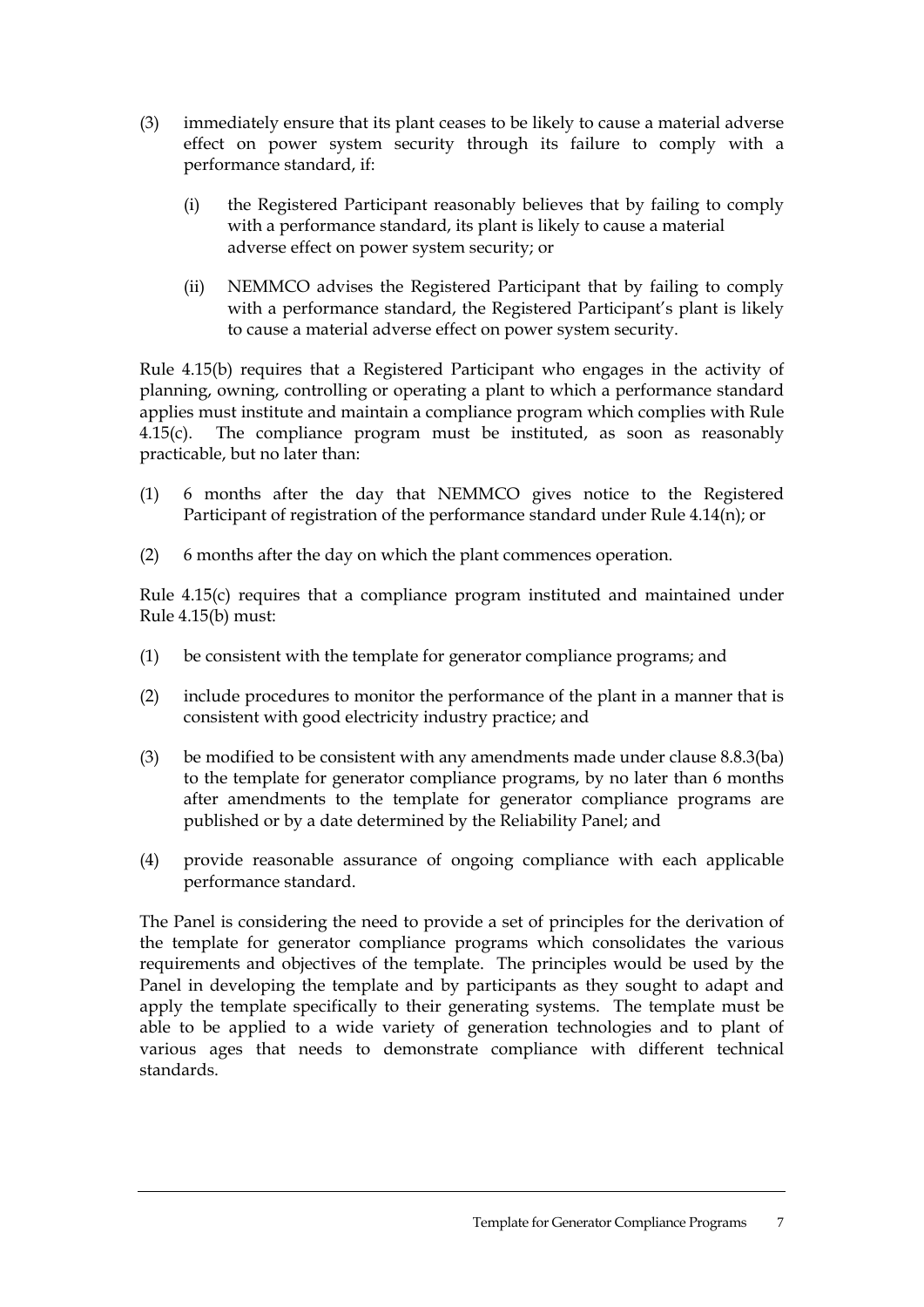### **2.3 What are the examples for the development of the template for generator compliance programs?**

The examples for the development of the template for generator compliance programs are set out in appendices A, B, C and D of this Issues Paper. These examples from the NGF, Roaring 40s and Pacific Hydro, and NEMMCO are not endorsed by the Panel. They are included because they are examples which may assist stakeholders in providing comments.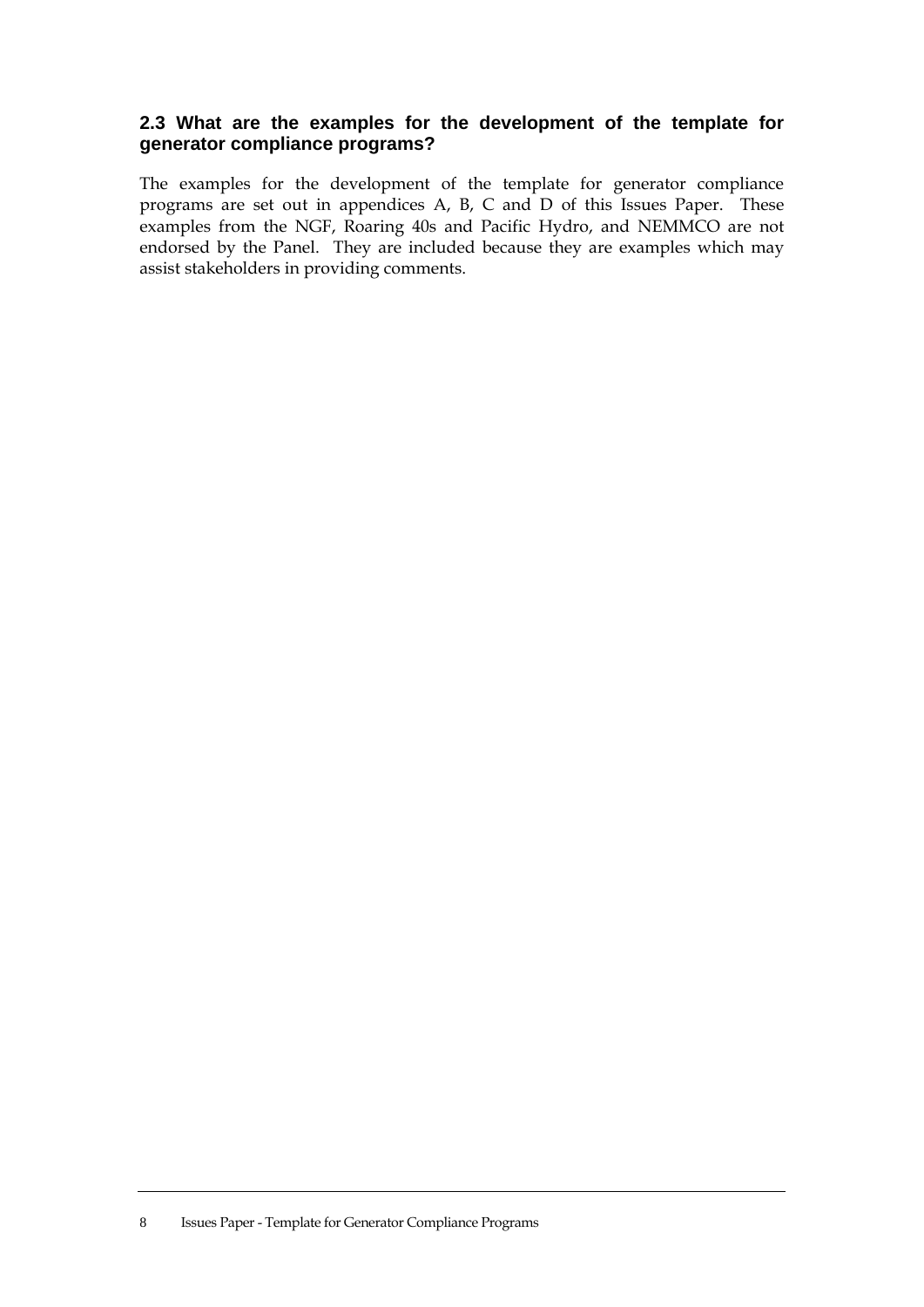### **3. Questions for the Review**

The Panel has formulated the questions in this section in order to facilitate this review. Stakeholders are encouraged to consider these questions when preparing their submissions to this review. In addition, the Panel seeks comments from stakeholders on any other related aspects of the template for generator compliance programs subject to this review.

In particular, the Panel is seeking stakeholder views on broad and specific issues related to developing the template for generator compliance programs:

- are there benefits in adopting a set of compliance principles and what are these benefits in terms of meeting the Rules requirements for the template for generator compliance programs?
	- if so, are the examples of compliance principles in Appendix A appropriate?
- are there benefits in adopting compliance program categories and, if so, what are these benefits in terms of meeting the requirements in the Rules for the template for generator compliance programs?
- is it necessary to draft guidelines for template for generator compliance programs and, if so, are the example guidelines in Appendix B appropriate?
- what should be covered in the scope of the template for generator compliance programs, how should it be structured and what should it contain?
- how prescriptive should the template for generator compliance programs be for each performance standard e.g. should test methodologies be included?
	- how should the variation in individual performance standards and versions of the Rules be handled?
	- whether the examples for developing the template for generator compliance programs in appendices A, B, C and D are appropriate to be incorporated into the Panel's template or what modifications should be considered?
- how can it be ensured that the template for generator compliance programs meets "good electricity industry practice" that would provide certainty for Generators as to what is required of their compliance programs? Stakeholders are invited to submit examples of existing compliance programs they consider would be appropriate in determining a best practice solution in formulating a template for generator compliance programs.
- having regard to the current processes for implementing the template for generator compliance programs already set in the Rules, what other implementation and transition issues may need to be addressed and how would these be put into effect?
- are there any other matters that should be considered important?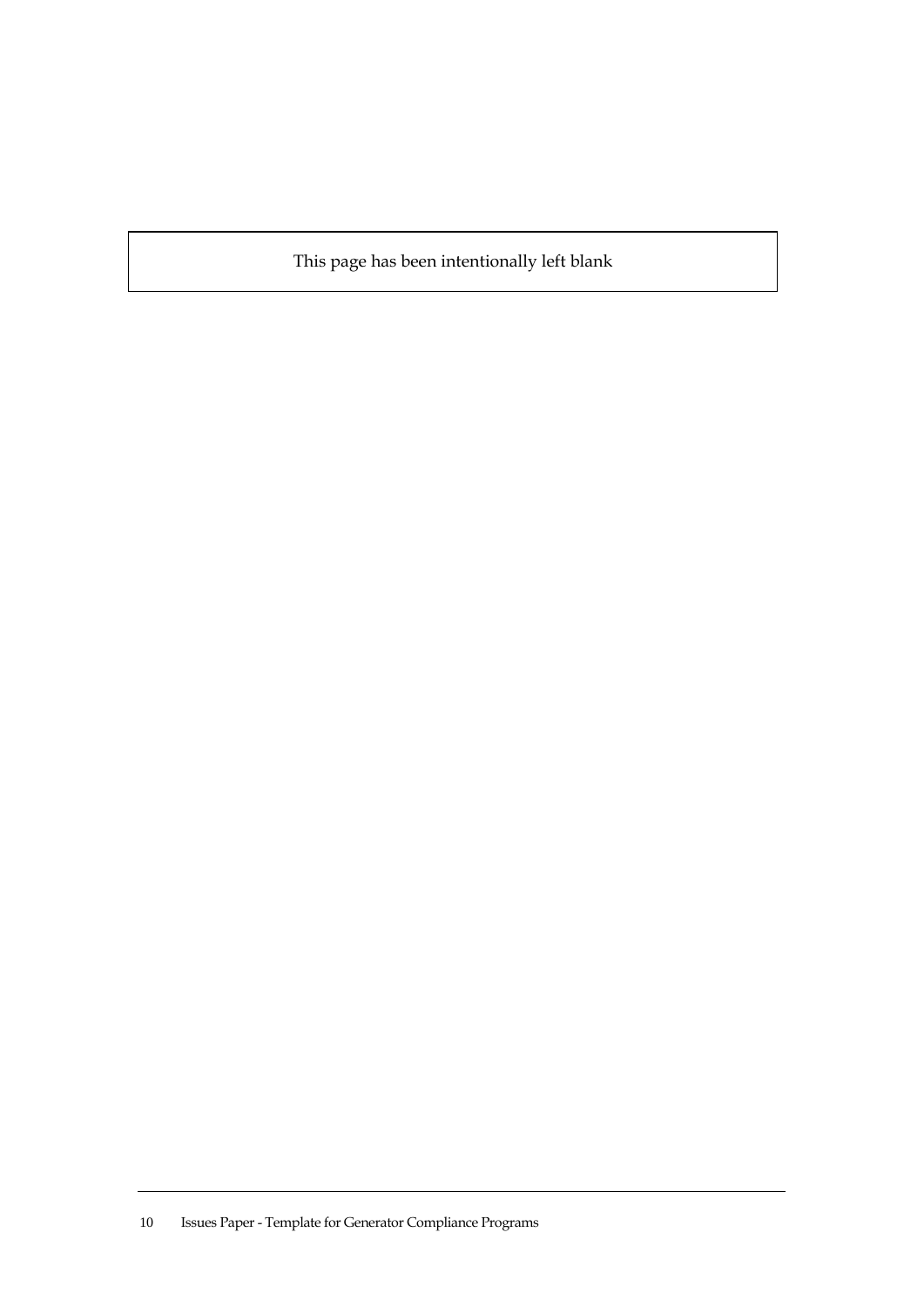# **Appendix A: Example of compliance principles from the NGF**

See attached paper by the NGF.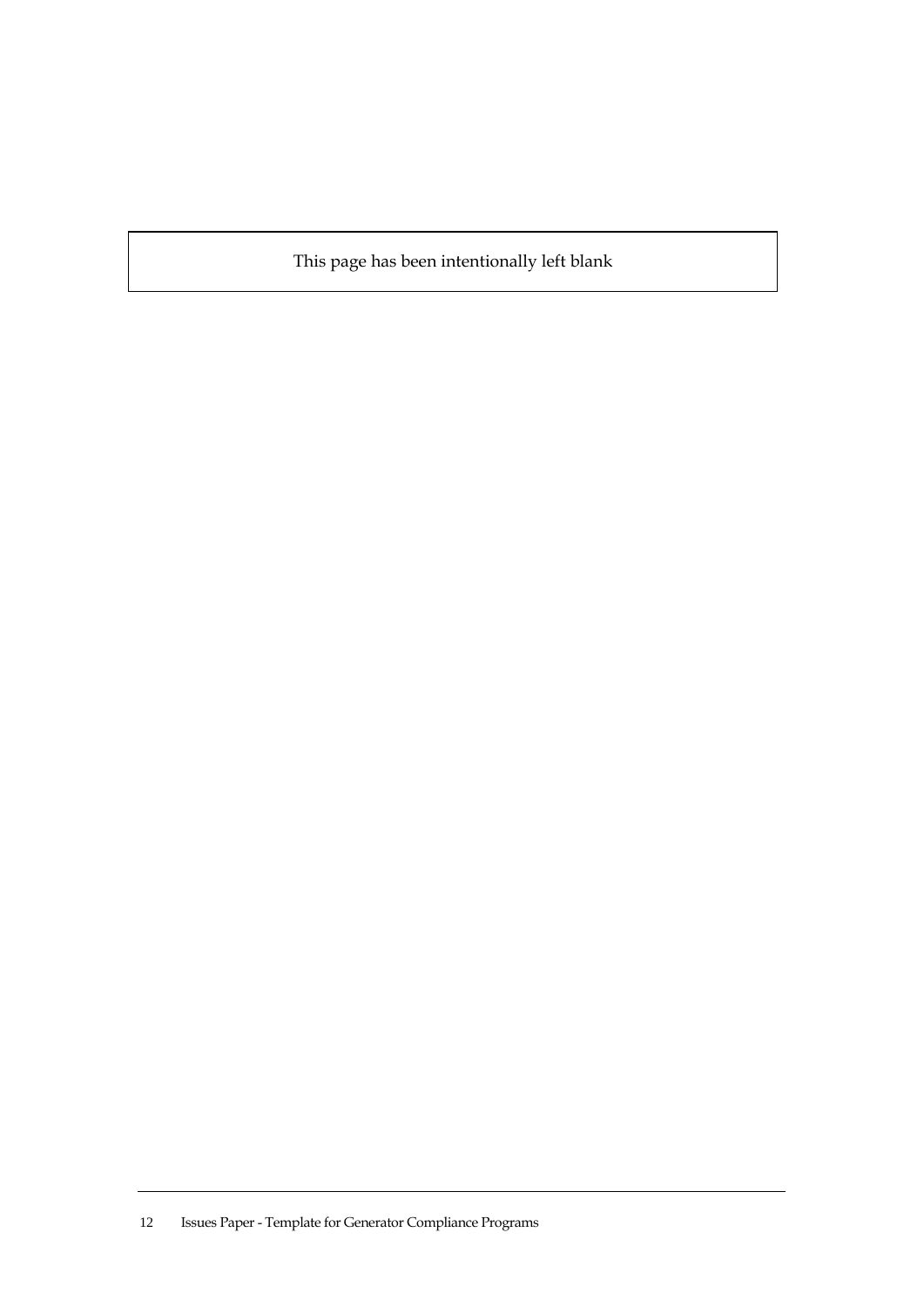### **Appendix B: Examples of compliance guidelines and a template for generator compliance programs from the NGF**

See attached paper by the NGF.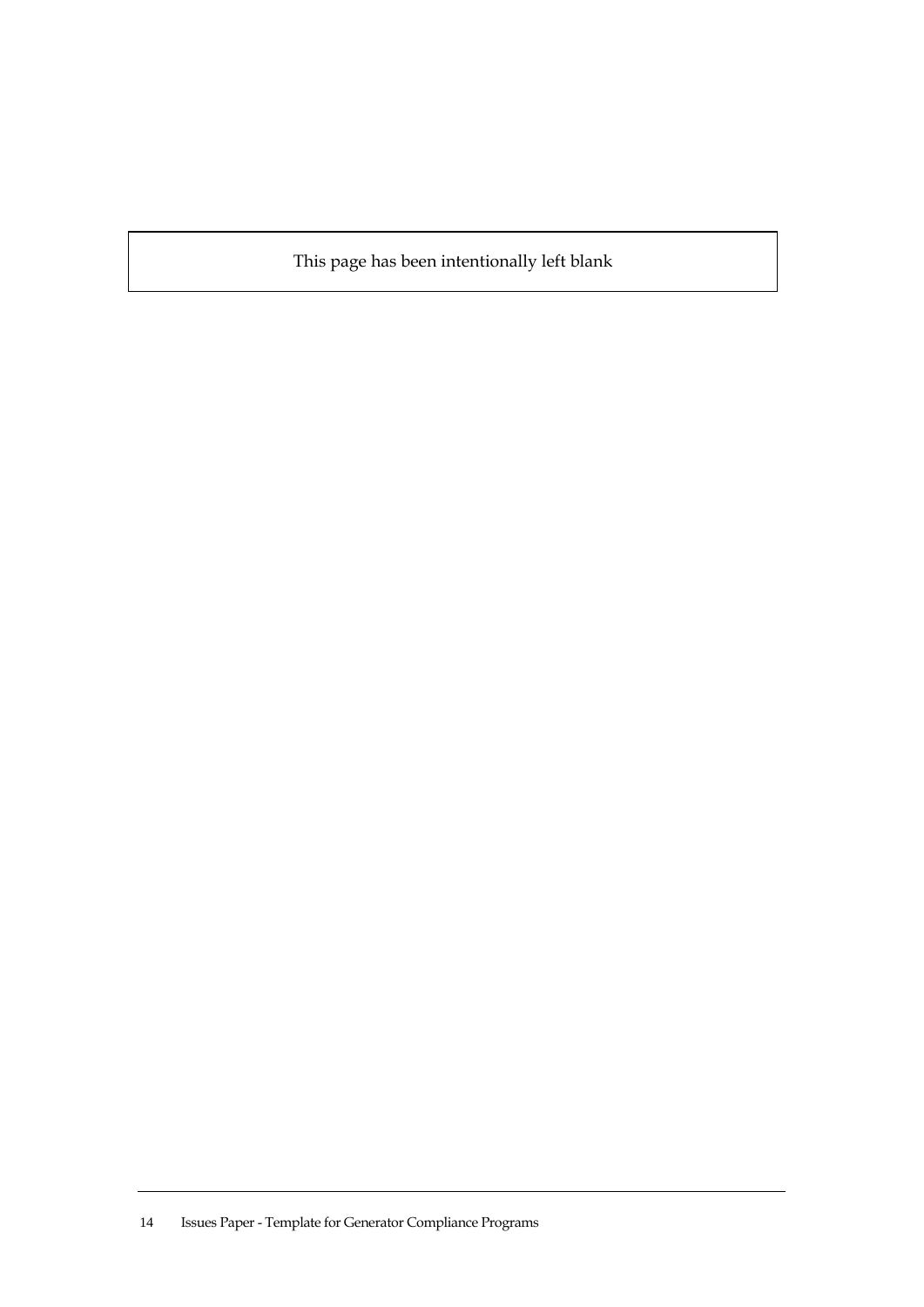### **Appendix C: Example of a template for generator compliance programs from Roaring 40s and Pacific Hydro**

See attached paper by Roaring 40s and Pacific Hydro.

Appendix C: Example of a template for generator compliance programs from Roaring 40s and Pacific Hydro 15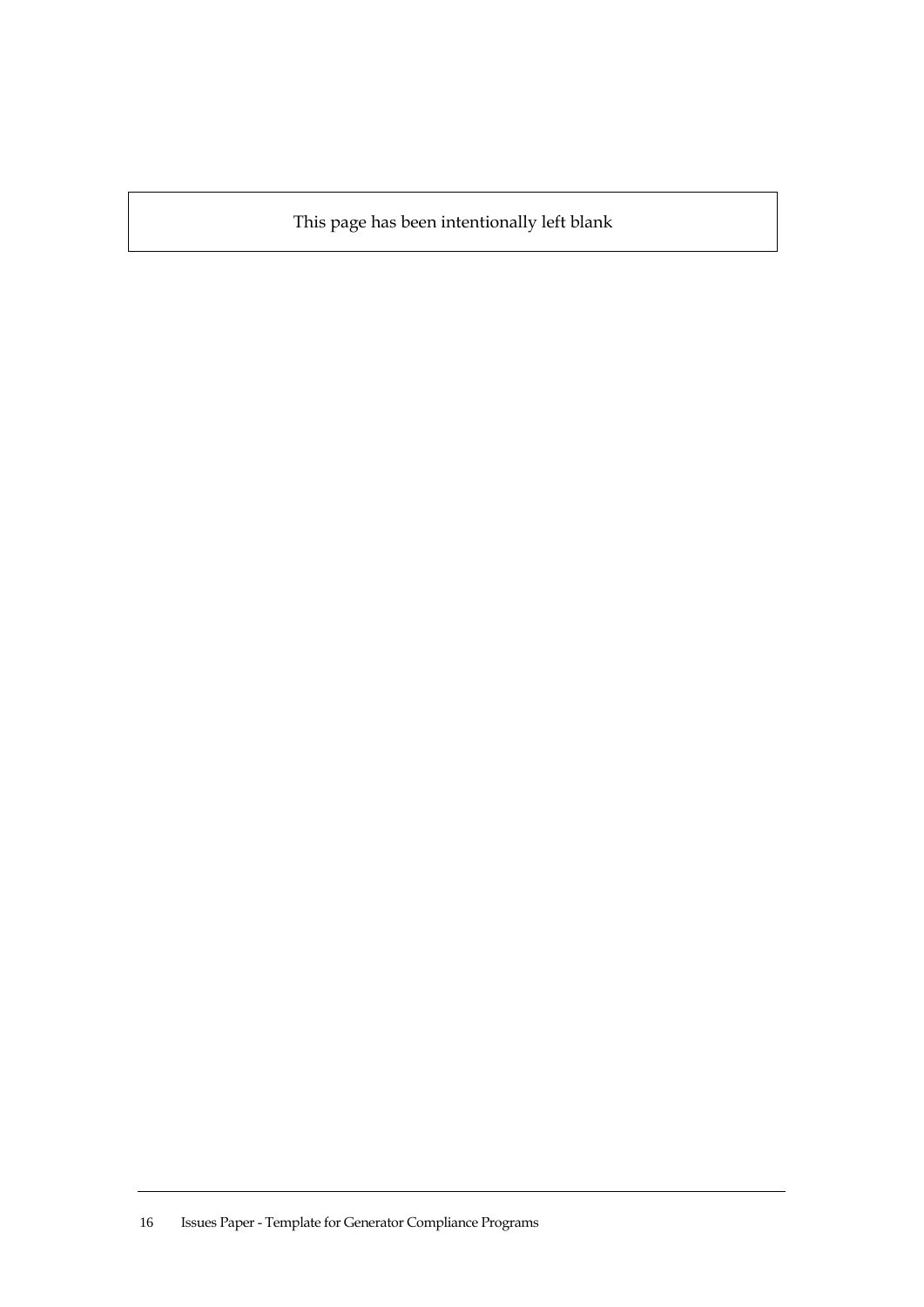### **Appendix D: Example of a template for generator compliance programs from NEMMCO**

See attached paper by NEMMCO.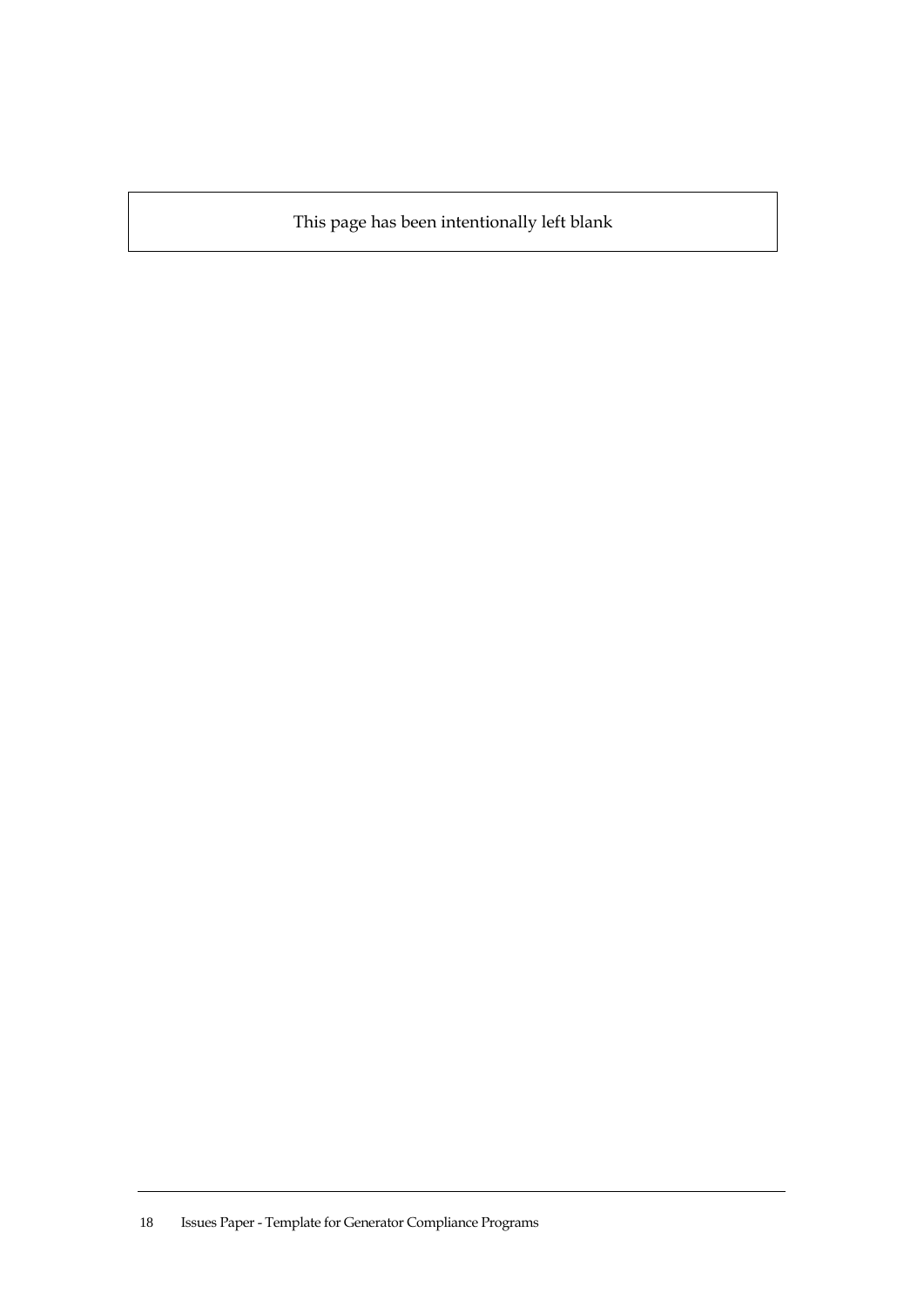## **Appendix E: Panel's Terms of Reference for the Review**

[Reproduced below]

### **Reliability Panel Review to Develop the Template for Generator Compliance Programs AEMC Terms of Reference (21 November 2008)**

#### **Introduction**

On 23 October 2008, the Commission published a notice under sections 102 and 103 of the National Electricity Law (NEL) of the making of the National Electricity Amendment (Performance Standard Compliance of Generators) Rule 2008 and associated Rule determination. The Rule commenced operation on 23 October 2008.

An outcome from that Rule change is that, as part of the framework of compliance programs, the Reliability Panel (Panel) will develop the template for generator compliance programs based on a public consultation process and review this template within a defined time period in accordance with clause 8.8.3 of the National Electricity Rules (Rules) every three years or as the Commission directs. Following such a review in accordance with clause 8.8.3(ba), the Panel may amend the template for generator compliance programs in accordance with its report to the AEMC submitted under clause 8.8.3(j).

At the second round of consultation of the Rule change process, the Panel indicated that it supported the Commission's conclusions. It also foreshadowed that the period of time for the Panel to develop the initial template for generator compliance programs would be approximately nine months after the date that the final Rule was approved.

In accordance with clause 8.8.3(c) of the Rules, the AEMC advises the Panel of these terms of reference for its review to develop the template for generator compliance programs.

### **Purpose of the Review**

As required by clause 8.8.1(a)(2b) of the Rules, the Panel is to determine and publish the template for generator compliance programs.

As required by clause 8.8.3(a)(6) of the Rules, the Panel is to conduct the review to develop the template for generator compliance programs in accordance with clause 8.8.3 of the Rules.

The AEMC requests the Panel, in accordance with section 38 of the NEL, clause 8.8.3 of the Rules and the national electricity objective in the NEL, to undertake a review. The Panel must undertake the review to develop the template for generator compliance programs.